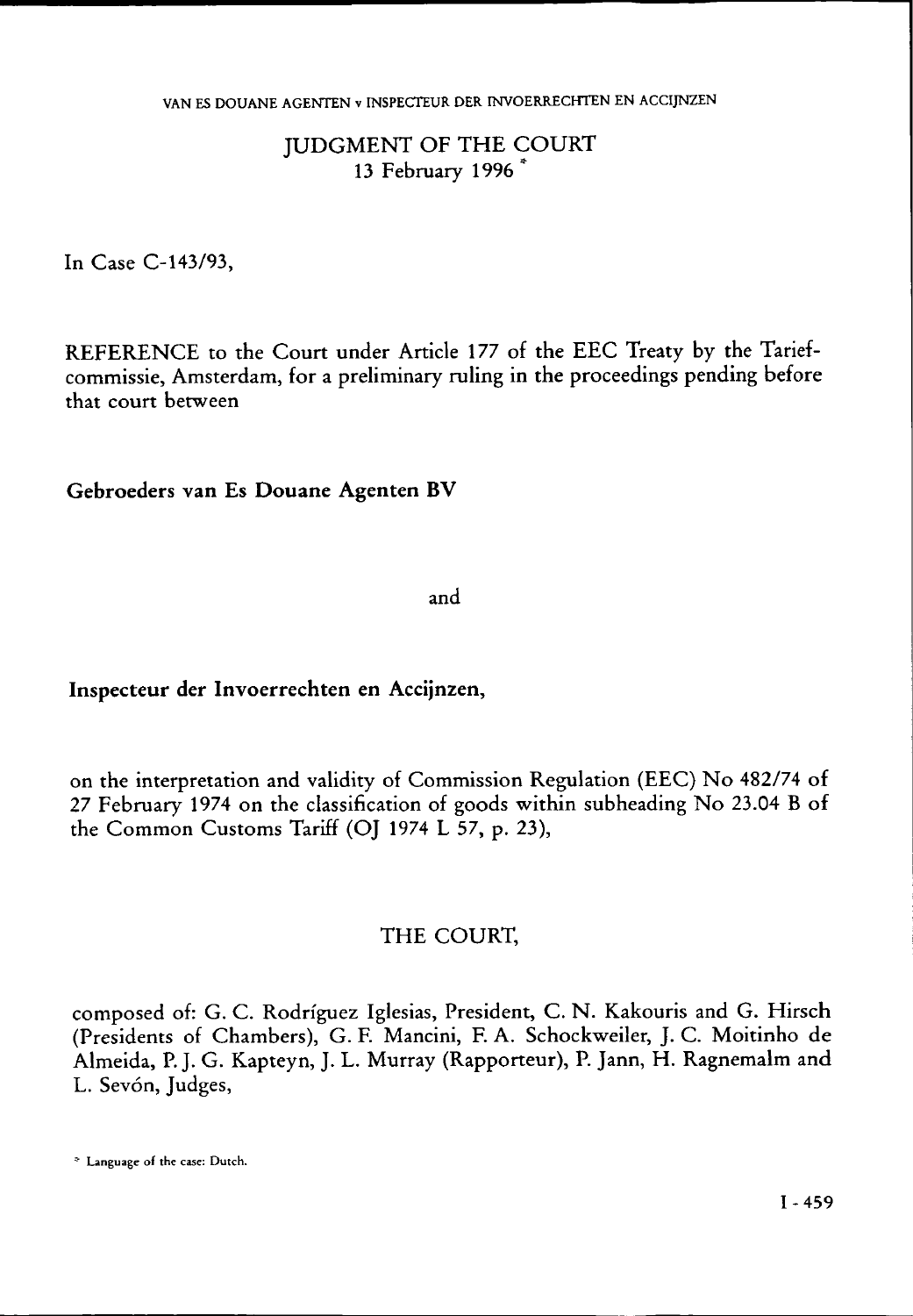Advocate General: M. B. Elmer, Registrar: R. Grass,

after considering the written observations submitted on behalf of:

- Pell Nederland BV and Gebroeders van Es Douane Agenten BV, by H. J. Bronkhurst, of the Hague Bar, and E. H. Pijnacker Hordijk, of the Amsterdam Bar,
- the Commission of the European Communities, by H. van Lier, Legal Adviser, and F. de Sousa Fialho, of its Legal Service, acting as Agents, assisted by J. Stuyck, of the Brussels Bar,

having regard to the Report for the Hearing,

after hearing the oral observations of Gebroeders van Es Douane Agenten BV, represented by E. H. Pijnacker Hordijk, and T. P. J. van Oers, of the Hague Bar, and the Commission of the European Communities, represented by H. van Lier and J. Stuyck, at the hearing on 18 May 1994,

after hearing the Opinion of Advocate General Gulmann at the sitting on 12 July 1994,

 $I - 460$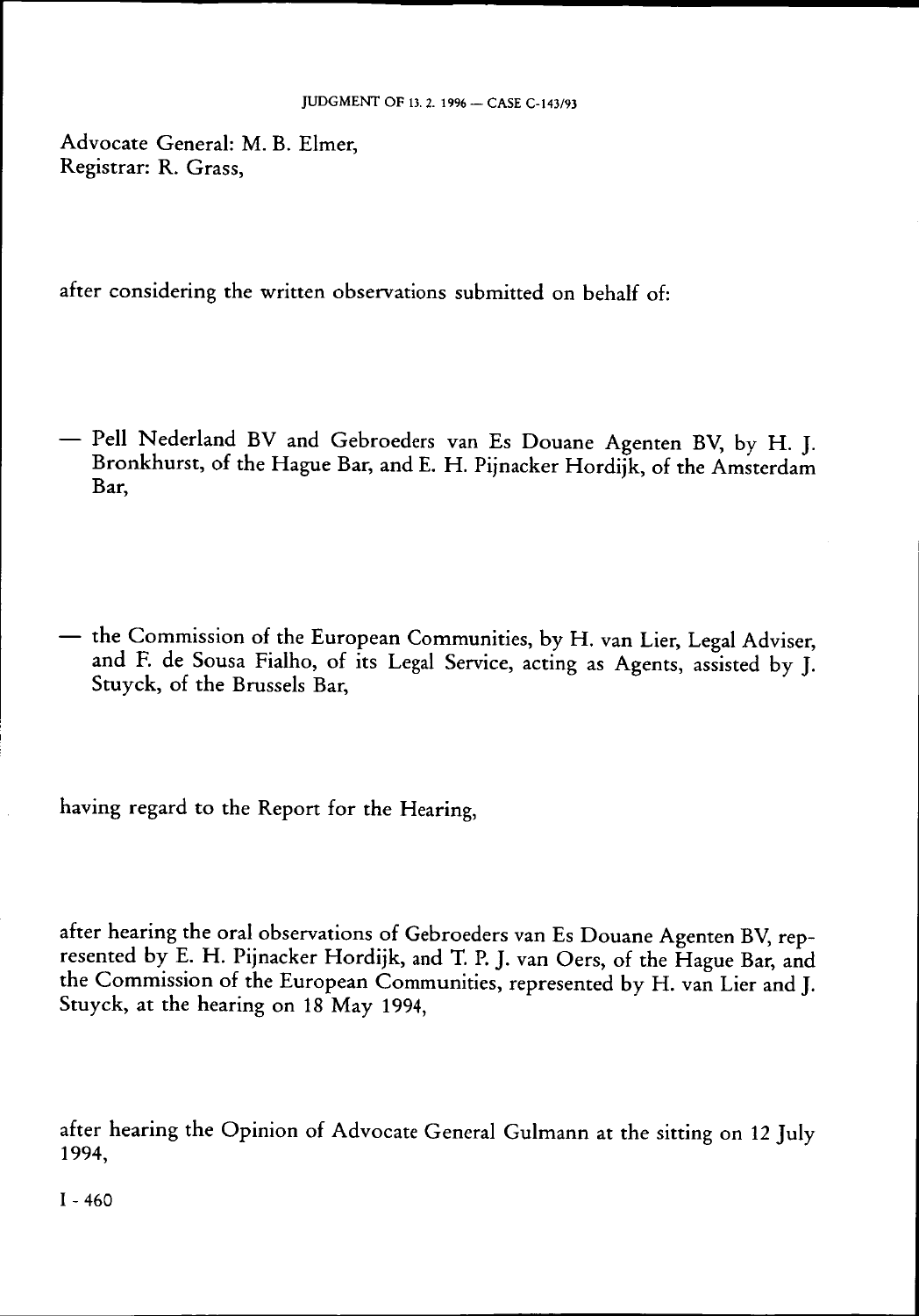having regard to the order reopening the proceedings of 25 January 1995,

after hearing the Opinion of Advocate General Elmer at the sitting on 20 June 1995,

gives the following

# **Judgment**

- 1 By decision of 1 February 1993, received at the Court on 5 April 1993, the Tariefcommissie (Administrative Court for Customs and Excise), Amsterdam, referred to the court for a preliminary ruling under Article 177 of the EEC Treaty two questions on the interpretation and validity of Commission Regulation (EEC) No 482/74 of 27 February 1974 on the classification of goods within subheading No 23.04 B of the Common Customs Tariff (OJ 1974 L 57, p. 23).
- *2* Those questions were raised in proceedings between Gebroeders van Es Douane Agenten BV (hereinafter 'Van Es') and the Inspecteur der Invoerrechten en Accijnzen (Inspector of Customs and Excise), Rotterdam.
- 3 The Common Customs Tariff Nomenclature in force until 1 January 1988 was introduced by Council Regulation (EEC) No 950/68 of 28 June 1968 on the common customs tariff (OJ, English Special Edition 1968 (I), p. 275). Chapter 23 concerned 'Residues and waste from the food industries; prepared animal fodder'.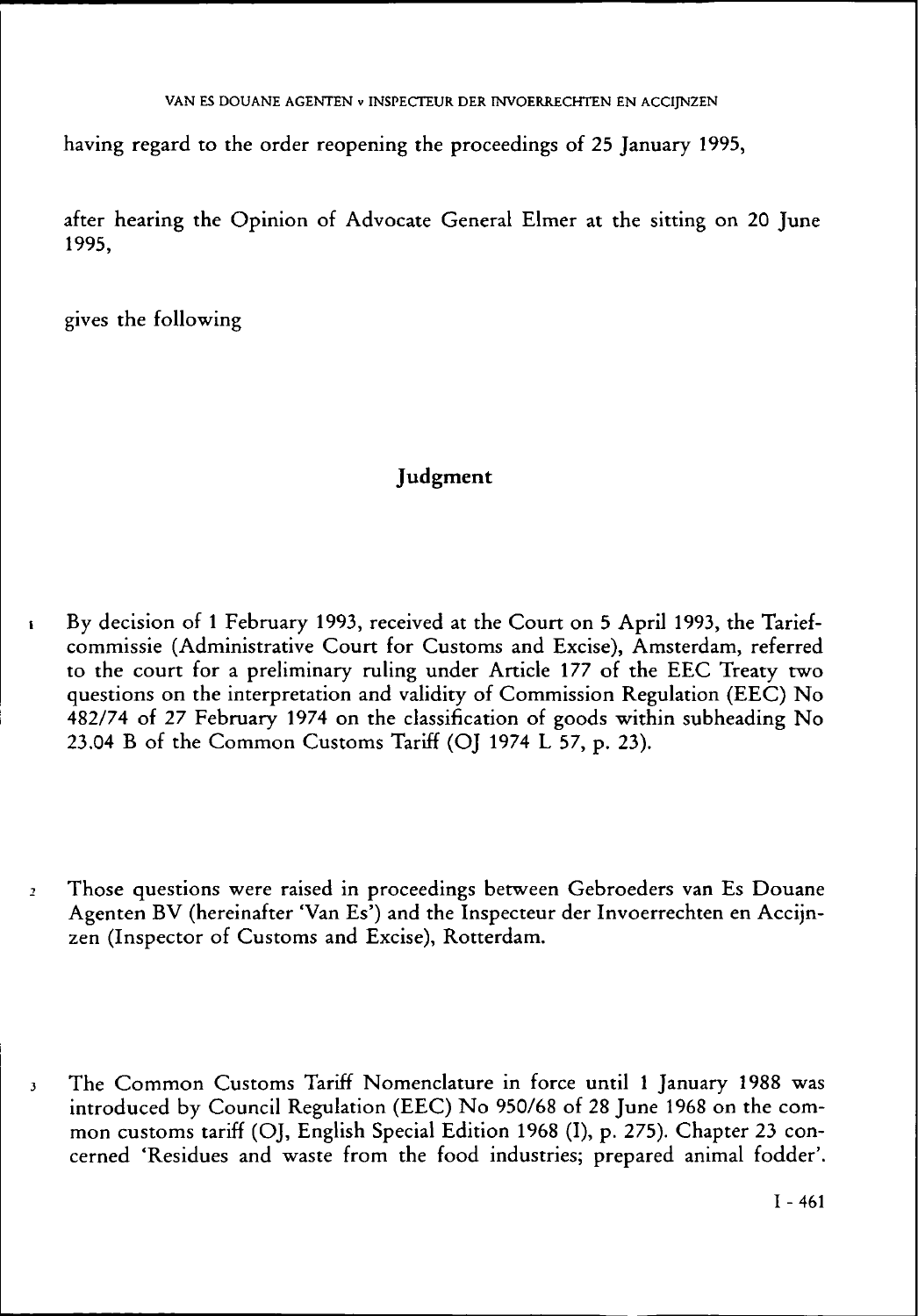Heading 23.04 concerned 'Oil-cake and other residues (except dregs) resulting from the extraction of vegetable oils';

t Heading 23.04 is subdivided as follows:

'A.Oil-cake and other residues resulting from the extraction of olive oil

B.Other.'

- 5 On 16 January 1969 the Council adopted Regulation (EEC) No 97/69 on measures to be taken for uniform application of the nomenclature of the Common Customs Tariff (OJ, English Special Edition 1969 (I), p. 12), which authorized the Commission to adopt the provisions required for the application of the Common Customs Tariff Nomenclature as regards classification of goods.
- 6 On the basis of that regulation the Commission adopted Regulation No 482/74 of 27 February 1974. Article 1 of that regulation is worded as follows:

'Residues resulting from the extraction, by solvents or by compression, of maize germ oil shall fall within subheading No 23.04 B of the Common Customs Tariff

 $I - 462$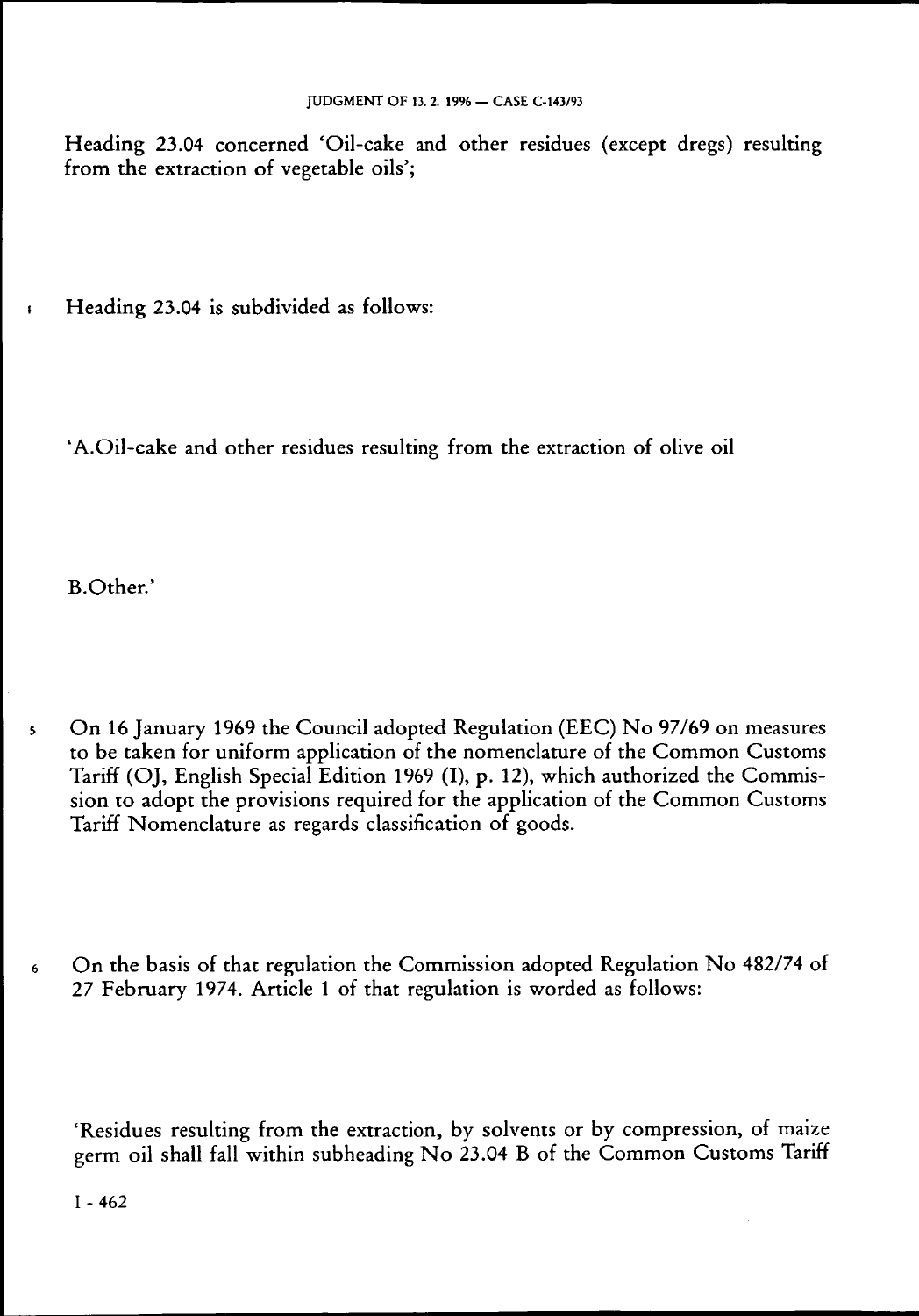only where they contain the following ingredients in the quantities specified, calculated by weight on the dry product:

1. Products of an oil content of less than 3%:

— starch content: less than 45%

— protein content (nitrogen content x  $6.25$ ): not less than  $11.5\%$ .

2. Products of an oil content of not less than 3% and not more than 8%:

— starch content: less than 45%

— protein content (nitrogen content  $x$  6.25): not less than 13%.

Moreover, such residues shall not contain ingredients which are not obtained from maize grains.'

7 Regulations No 950/68 and No 97/69 were then repealed with effect from 1 January 1988 by Article 16 of Council Regulation (EEC) No 2658/87 of 23 July 1987 on the tariff and statistical nomenclature and on the Common Customs Tariff ('the CCT') (OJ 1987 L 256, p. 1). In that regulation, headings 2302 10 90 and 2306 90 91 form part of Chapter 23 of the combined nomenclature, which is headed 'Residues and waste from the food industries; prepared animal fodder'.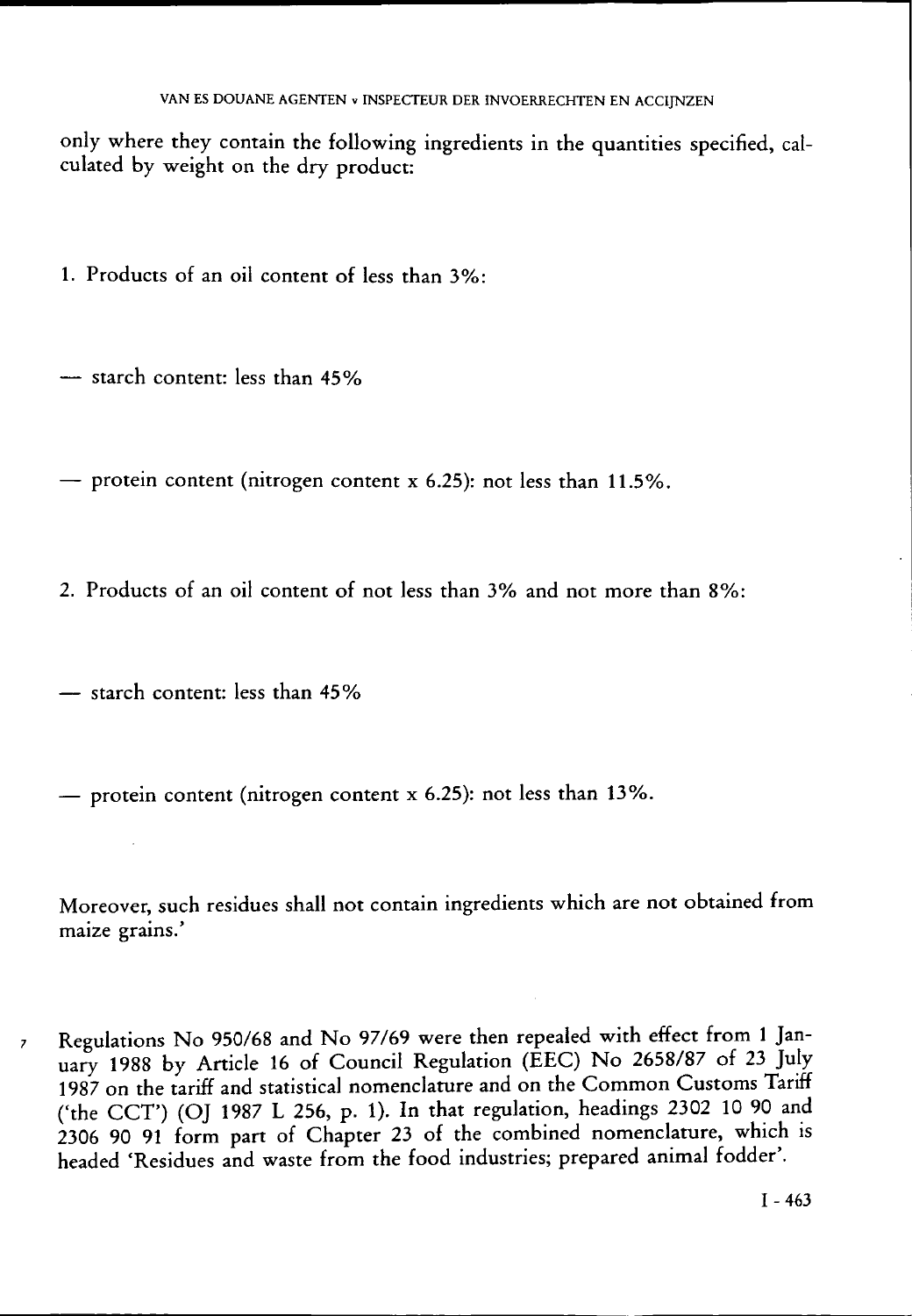Heading 2302 10 90 is worded as follows:

'2302 Bran, sharps and other residues, whether or not in the form of pellets derived from the sifting, milling or other working of cereals or of leguminous plants:

 $2302$  10 — of maize (corn):

 $\mathbf{r}$ 

2302 10 10  $-$  with a starch content not exceeding 35% by weight

2302 10 90  $-$  other'.

Heading 2306 90 91 states as follows:

'2306 Oilcake and other solid residues, whether or not ground or in the form of pellets, resulting from the extraction of vegetable fats or oils, other than those of heading No 2304 or 2305:

 $\ddotsc$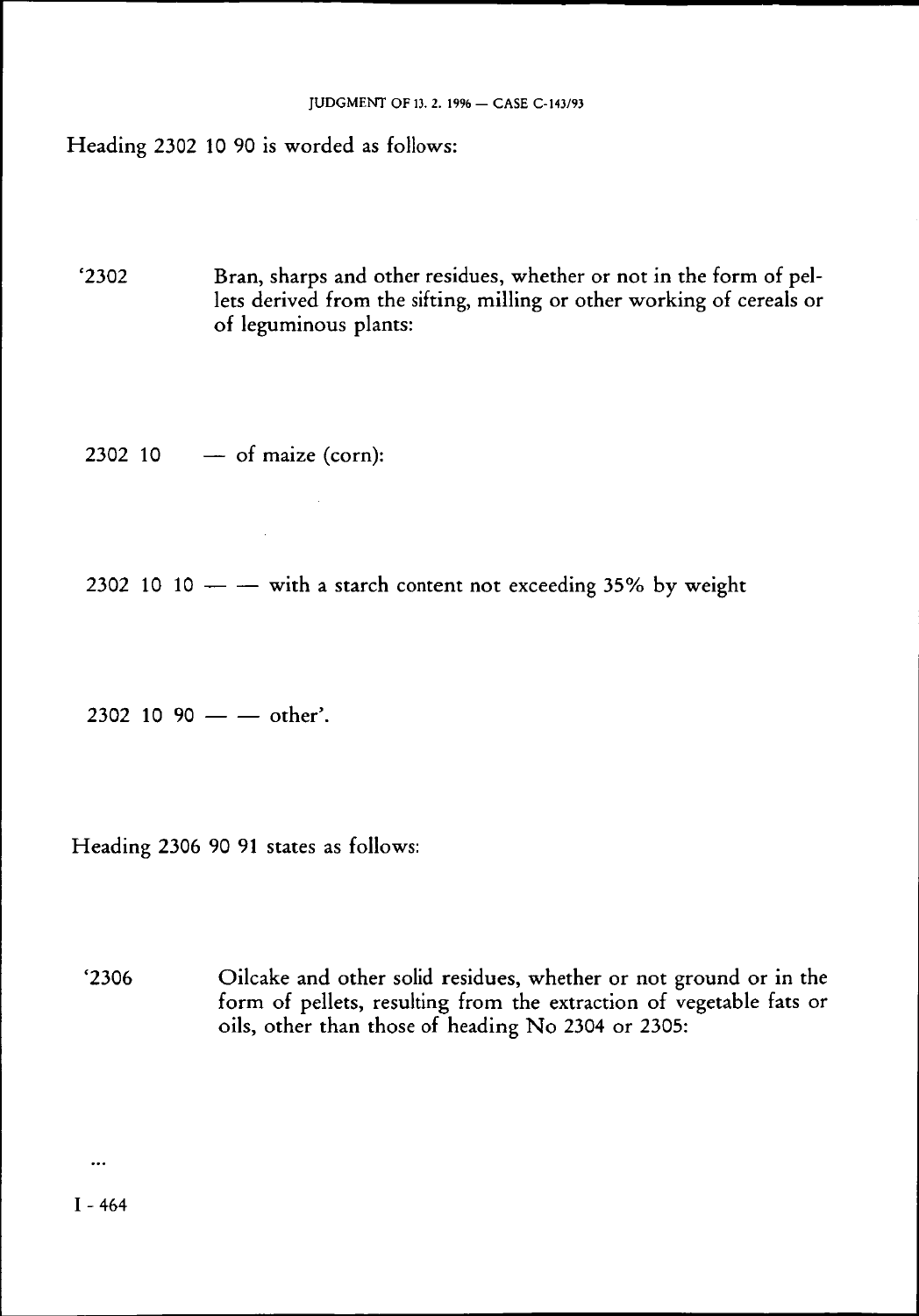2306 90 — Other:

- - Oilcake and other residues resulting from the extraction of olive oil:

2306 90 11  $-$  containing 3% or less by weight of olive oil

2306 90 19  $-$  - containing more than 3% by weight of olive oil

2306 90 91  $-$  of germ of maize

2306 90 93  $-$  of sesame seeds

2306 90 93 of sesame seeds

Commission Regulation (EEC) No 315/91 of 7 February 1991 amending Regu-8 lation No 2658/87 (OJ 1991 L 37, p. 24), which entered into force on 1 April 1991,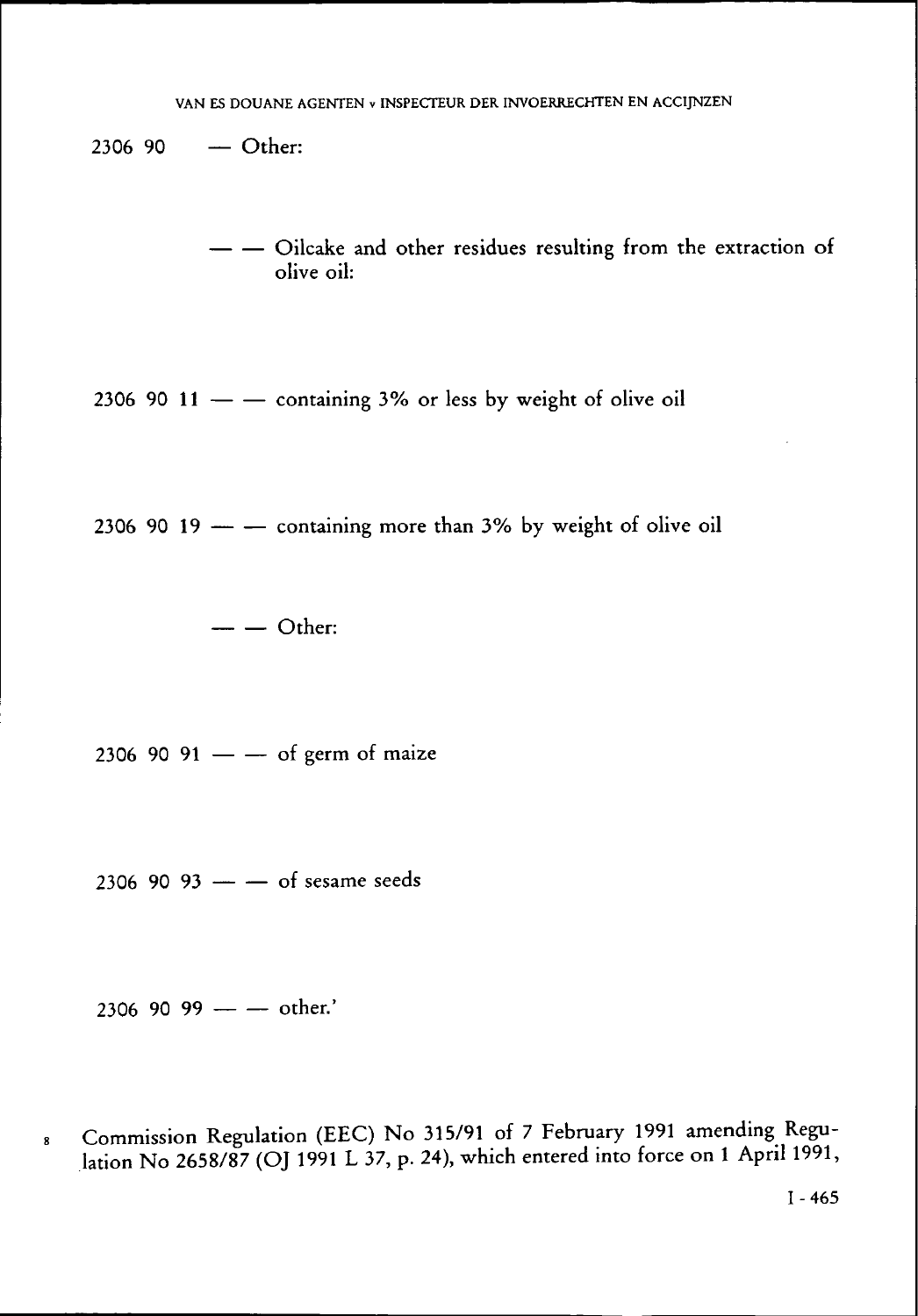added an additional note in Chapter 23 of the combined nomenclature regarding heading 2306 90 91. That additional note is worded as follows:

'Subheading 2306 90 91 includes only residues from the extraction of oil from the germs of maize, excluding products containing components from parts of maize grains which have been added after processing and not been subjected to the oil extraction process.'

Article 15(1) of Regulation No 2658/87 deals with the transition from the old to the new scheme in the following terms:

'1. The codes and the descriptions of goods established on the basis of the combined nomenclature shall replace those established on the basis of the nomenclatures of the Common Customs Tariff and the Nimexe, without prejudice to international agreements concluded by the Community before the entry into force of this regulation, and to acts taken in implementation thereof, which refer to the said nomenclatures.

Community acts which include the tariff or statistical nomenclature shall be amended accordingly by the Commission.'

on the basis of that provision, the Commission adopted three regulations: Regulation (EEC) No 646/89 of 14 March 1989 replacing the codes established on the basis of the Common Customs Tariff Nomenclature in force on 31 December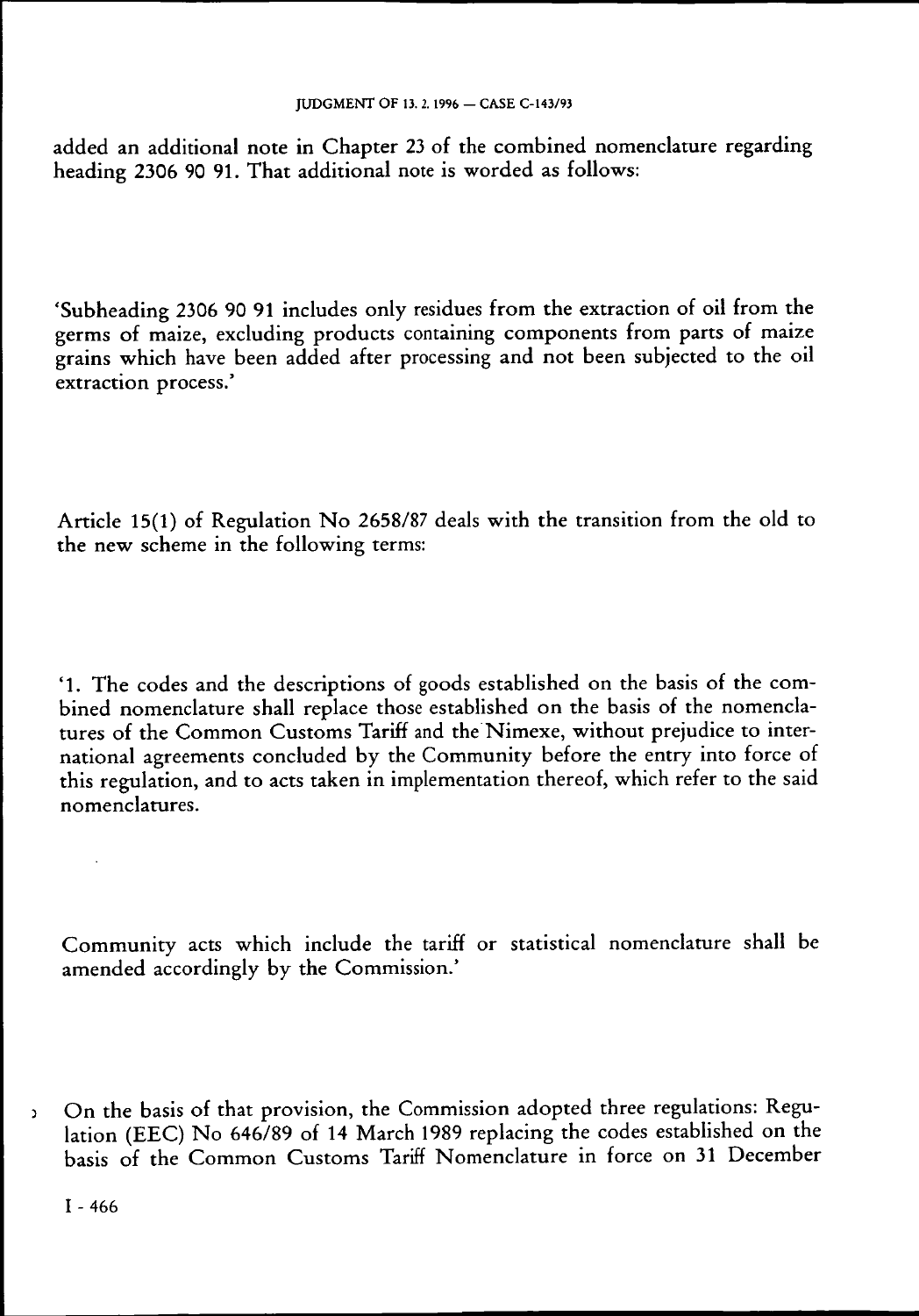1987 with those established on the basis of the combined nomenclature in certain regulations concerning the classification of goods (OJ 1989 L 71, p. 20), Regulation (EEC) No 2723/90 of 24 September 1990 replacing the codes established on the basis of the Common Customs Tariff Nomenclature in force on 31 December 1987 with those established on the basis of the combined nomenclature in certain regulations concerning the classification of goods (OJ 1990 L 261, p. 24) and Regulation (EEC) No 2080/91 of 16 July 1991 replacing the codes established on the basis of the Common Customs Tariff Nomenclature in force on 31 December 1987 with those established on the basis of the combined nomenclature in certain regulations concerning the classification of goods (OJ 1991 L 193, p. 6).

n The preamble to Regulation No 646/89 states that:

'Whereas Article 15(1) of Regulation (EEC) No 2658/87 lays down that the codes and descriptions of goods established on the basis of the combined nomenclature are to replace those established on the basis of the nomenclature of the Common Customs Tariff in force on 31 December 1987;

Whereas for the sake of clarity and simplification those of the said regulations which are still of practical significance and in which the transposition will involve no changes of substance should be amended accordingly.'

12 The first of those two recitals is reproduced in the same terms in Regulation No 2723/90. It is followed by another recital which states as follows:

'Whereas those regulations which are still of practical significance and whose transposition will involve no changes of substance should be amended accordingly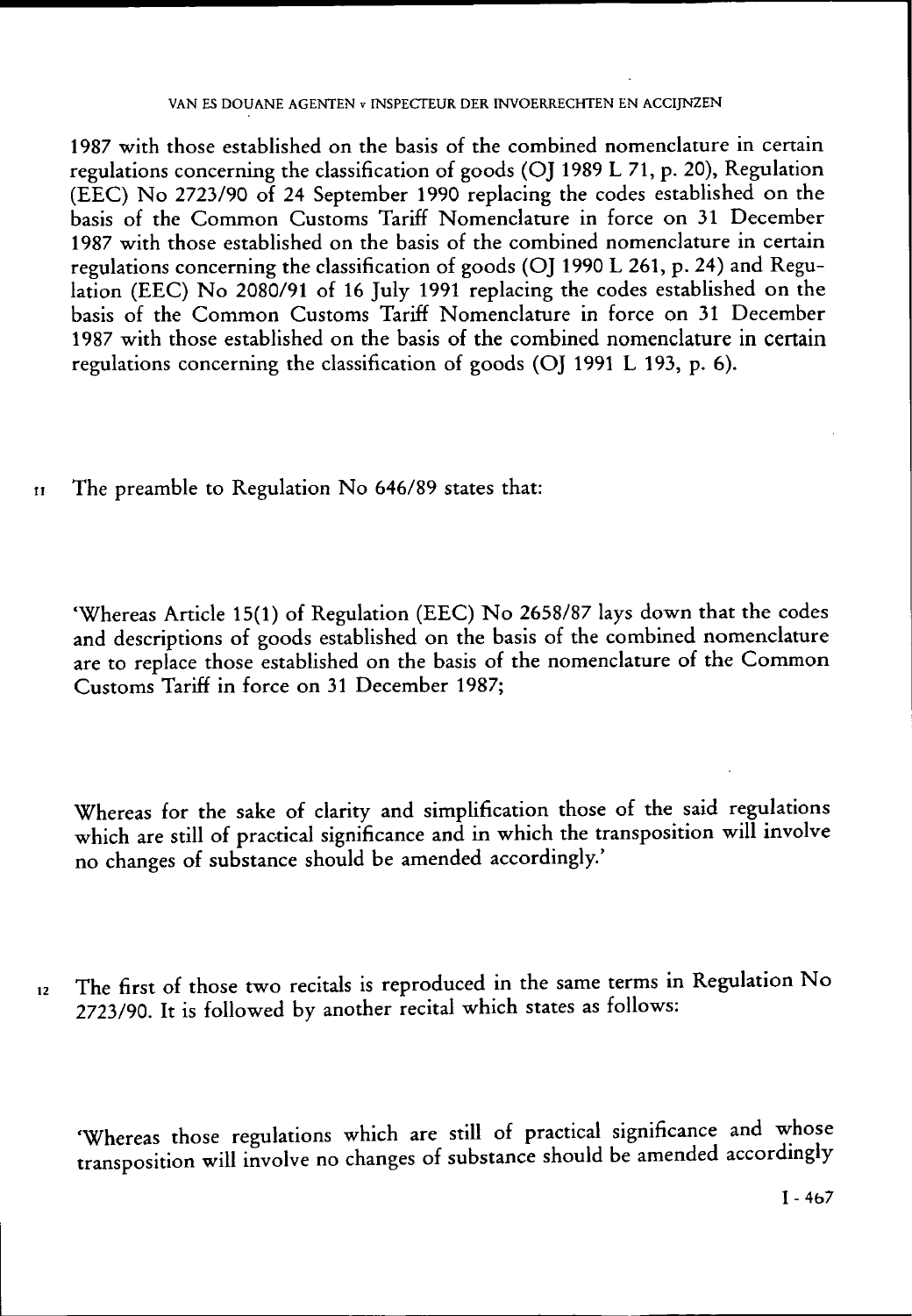and so to complement an initial series of regulations which has been adopted by Commission Regulation (EEC) No 646/89.'

3 Neither of those regulations refers to Regulation No 482/74.

t On 8 December 1988 and 12 February 1989 Van Es imported into the Netherlands from Argentina four consignments of germ of maize residues which were the property of Pell Nederland BV.

s According to the documents in the Court's file, upon importation the four consignments were declared under subheading 2306 90 91 of the combined nomenclature, as introduced with effect from 1 January 1988 by Regulation No 2658/87, without any reference being made to Regulation No 482/74. In view of that classification, no import duty or agricultural levy was charged.

6 After a check had been carried out by the Inspector of Import and Excise Duties, Rotterdam, the goods in question were reclassified under subheading 2302 10 90 of the combined nomenclature on the basis of Regulation No 482/74. The analysis carried out had revealed a fat content of less than 3%, a protein content (calculated by weight on the dry product) of not less than 11.5% and a starch content (calculated by weight on the dry products) greater than 45%. An agricultural levy totalling HFL  $1$  197 831 was consequently imposed in respect of the four consignments.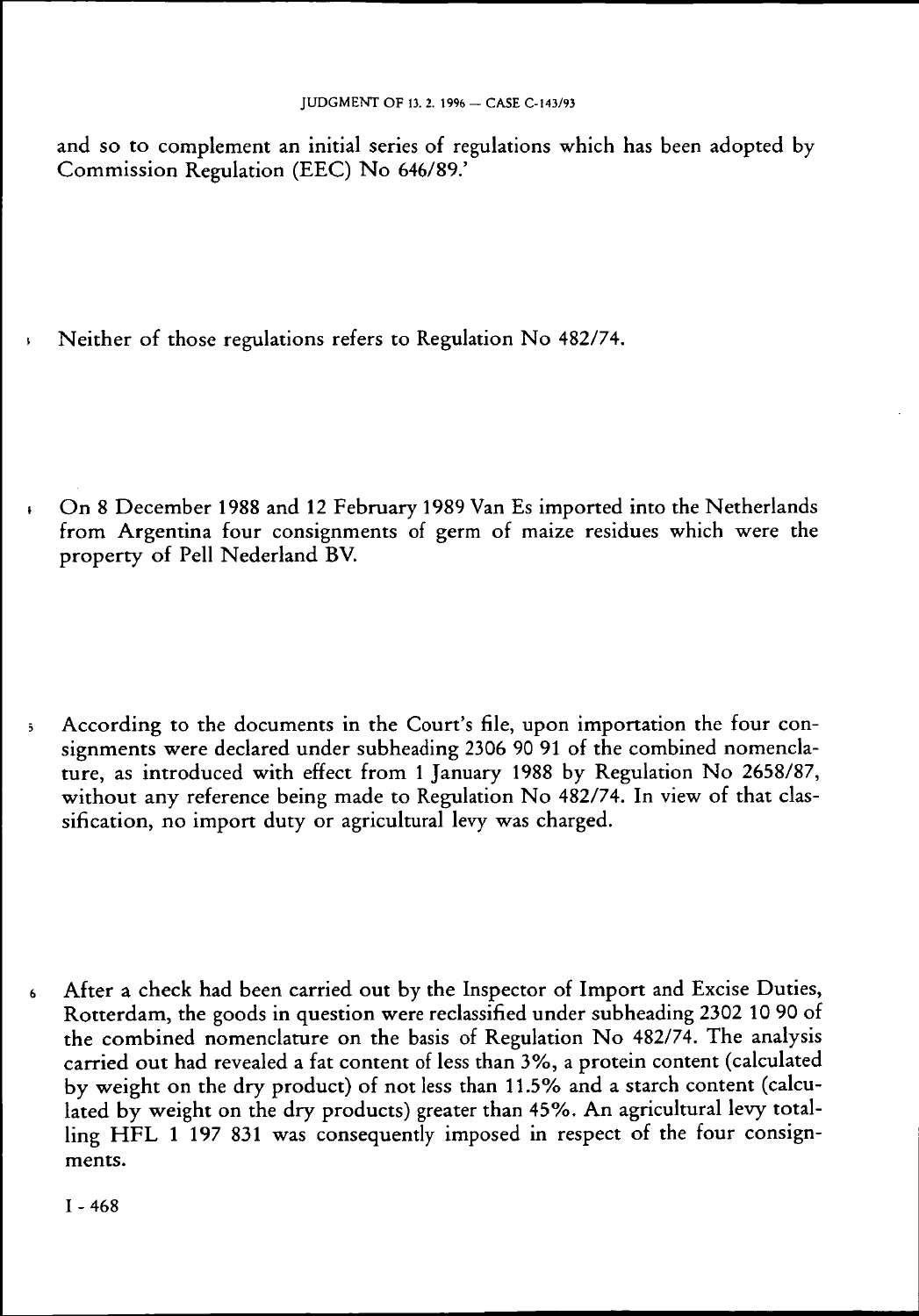i7 After a complaint against the decision to classify the product under heading 2302 10 90 had been rejected, an action was brought before the Tarifiecommissie (Administrative Court for Customs and Excise), Amsterdam, on 1 October 1990.

is Van Es disputes the application of Regulation No 482/74 to the present case. It considers that that regulation lapsed as a result of the repeal of Regulations Nos 950/68 and 97/69 by Regulation No 2658/87. Furthermore, if Regulation No 482/74 were still applicable, it would be invalid on the ground that Article 1 thereof amends the content of heading 23.04 B of the Common Customs Tariff.

- i9 Taking the view that the outcome of the dispute pending before it required an interpretation and an assessment of the validity of the Community rules in question, the national court decided to stay the proceedings until the Court of Justice had given a preliminary ruling on the following questions:
	- '1. Is Regulation No 482/74 still in force with regard to the four import declarations at issue, notwithstanding the provisions of Article 16 of the current Common Customs Tariff regulation?
	- 2. In the event that the first question is answered in the affirmative, may Regulation No 482/74 be lawfully applied for the purposes of the classification of goods under subheading 2306 90 91 of the current Common Customs Tariff even though the subheading itself contains no criterion regarding the starch content of residues resulting from the extraction of maize oil?'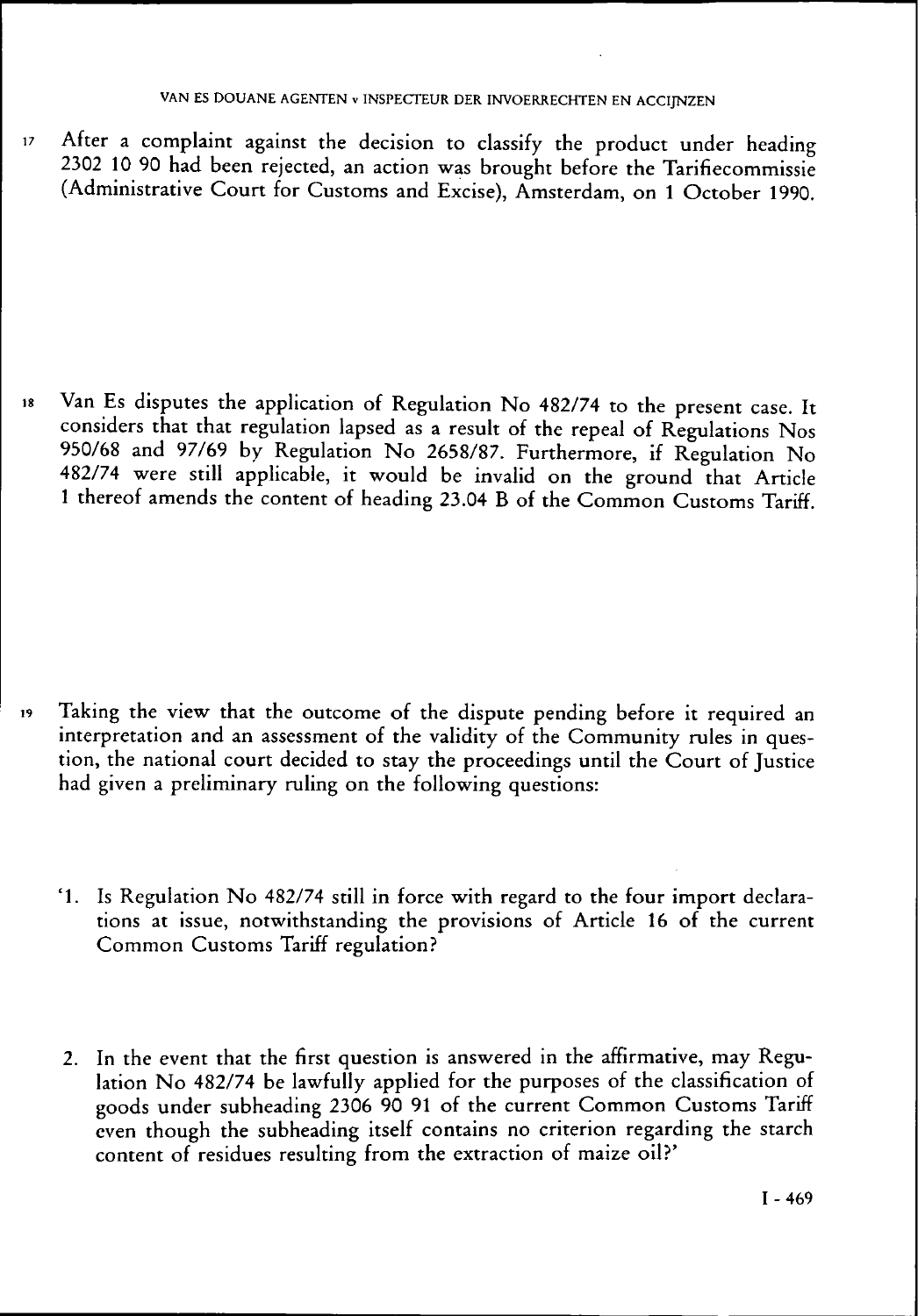## Question 1

- 20 The national court's first question seeks to establish whether Regulation No 482/74 is applicable to declarations made in respect of importations after 1 January 1988, the date of the entry into force of the combined nomenclature.
- $21$  Van Es considers that the repeal of Regulation No 97/69 led to the elimination of Regulation No 482/74. In its view, a regulation lapses when the measure on which it is based is repealed, unless that regulation is given a new legal basis, which was not the case with regard to Regulation No 482/74.
- 22 In order to establish whether, as Van Es claims, Regulation No 482/74 has lapsed as a result of the repeal of Regulation No 97/69, on  $\tilde{1}$  January 1988, it must first be examined whether the Council laid down rules in Regulation No 2658/87 in respect of the status of measures adopted by the Commission on the basis of the regulation which had been repealed. Only if Regulation No 2658/87 is silent in that regard, is it necessary to examine whether there is a general principle of Community law which may be applied in the present case.
- $23$  The second subparagraph of Article 15(1) of Regulation No 2658/87 merely refers to amendments of Community acts setting out the tariff or statistical nomenclature; that indicates therefore that the Council in no way intended to treat all those acts as having lapsed merely because Regulation No  $97/69$  had been repealed.
- 24 That conclusion is confirmed by the penultimate recital in the preamble to Regulation No 2658/87. Although it states that 'following the setting-up of the combined nomenclature, numerous Community acts in particular in the field of the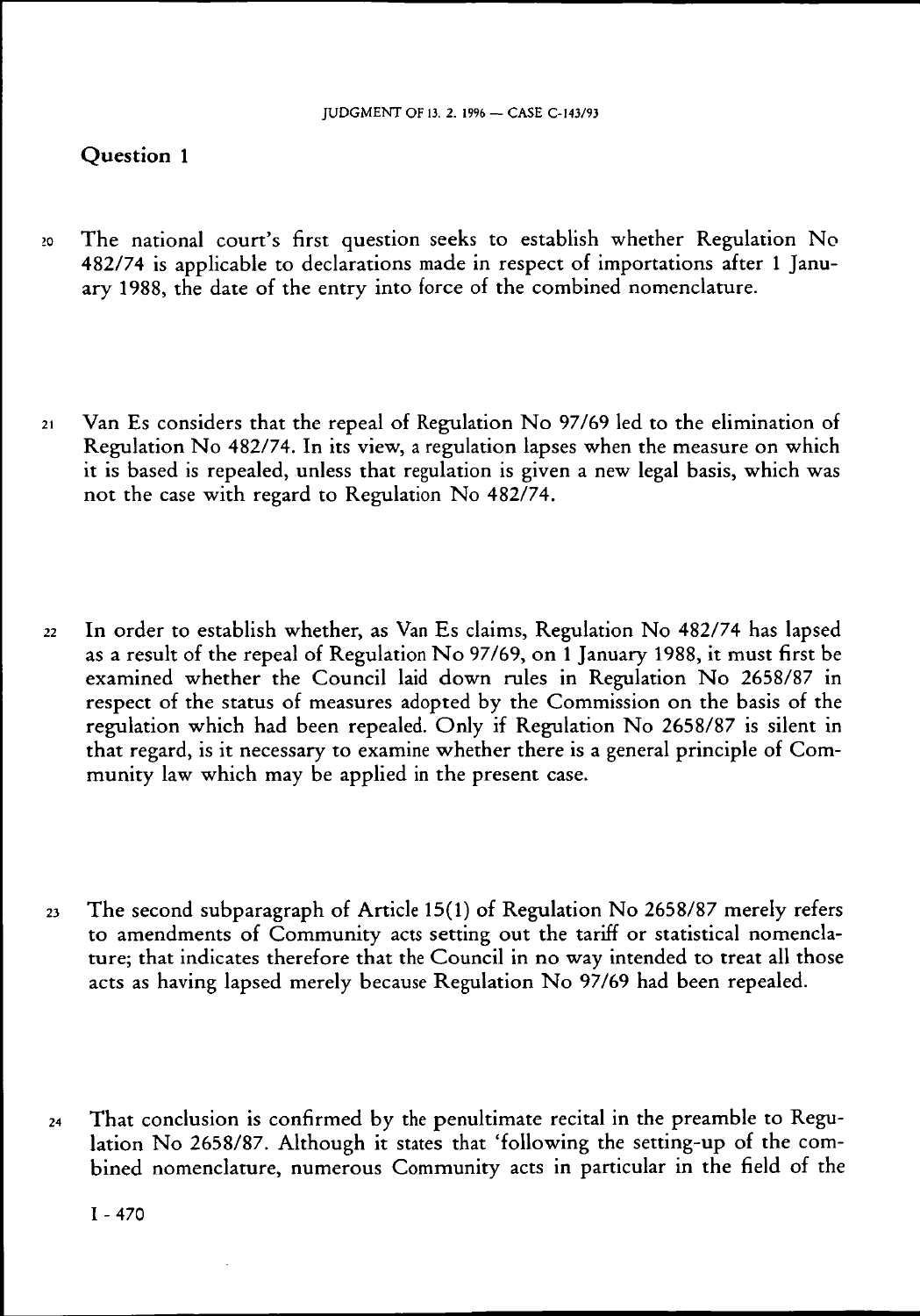## VAN ES DOUANE AGENTEN v INSPECTEUR DER INVOERRECHTEN EN ACCIJNZEN

common agricultural policy must be adapted to take into account the use of this nomenclature', it does not provide that those acts should have lapsed first.

25 Van Es also claims that, unless they have been amended, the Community acts adopted on the basis of Regulation No 97/69 have become devoid of purpose because of the differences which exist between the descriptions and codifications of goods set out in Regulation No 950/68 and those used in Regulation No 2658/87. Moreover, it does not accept that regulations on the classification of goods, such as Regulation No 482/74, can be regarded as implicitly modified by the new combined nomenclature implemented by Regulation No 2658/87, since such a modification would, in its view, be contrary to the principle of legal certainty.

26 It follows from the first subparagraph of Article 15(1) of Regulation No 2658/87 that the references in the relevant Community acts to the codes and descriptions established on the basis of the Common Customs Tariff Nomenclature are implicitly replaced by the references to the codes and descriptions established on the basis of Regulation No 2658/87.

27 However, that still leaves the question of legal certainty to be addressed. In that regard, it should be noted that the principle of legal certainty is a fundamental principle of Community law (see, to that effect, the judgment in Joined Cases 205/82 to 215/82 *Deutsche Milchkontor and Others* v *Germany* [1983] ECR 2633) which requires in particular that rules imposing charges on a taxpayer be clear and precise so that he may be able to ascertain unequivocally what his rights and obligations are and take steps accordingly (see the judgments in Case 169/80 *Gondrand Frères* [1981] ECR 1931 and in Joined Cases 92/87 and 93/87 *Commission* v *France and United Kingdom* [1989] ECR 405).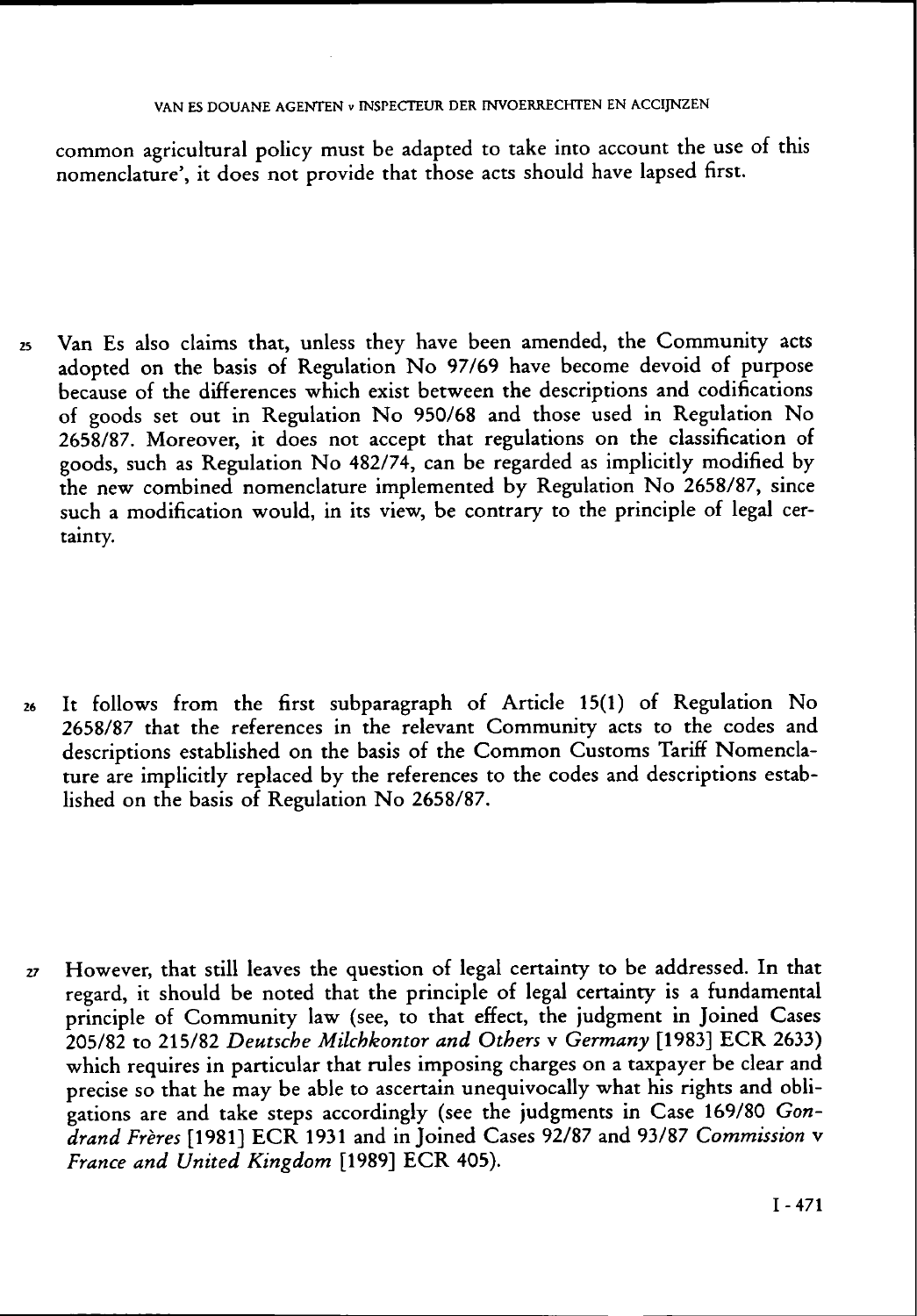28 In providing that Community acts setting out the tariff or statistical nomenclature are to be amended accordingly by the Commission, the second subparagraph of Article 15(1) implements that principle.

29 Contrary to the Commission's contention in its written observations, that provision does not simply empower it to make technical adjustments to Community acts in line with the new combined nomenclature. It requires the Commission expressly to amend the regulations adopted on the basis of Regulation No 97/69 which were still of practical significance at the time of the adoption of the combined nomenclature, so that individuals may be able to ascertain unequivocally what their rights and obligations are and take steps accordingly. In the absence of such amendments, it may prove difficult for individuals to ascertain precisely what their legal position is. Moreover, the Commission itself acknowledged in the preamble to Regulations No  $646/89$  and No 2723/93 that certain acts adopted on the basis of the Common Customs Tariff Nomenclature were of virtually no further practical significance following the entry into force of Regulation No 2658/87 and that it was therefore necessary 'for the sake of clarity and simplification' to amend such regulations as were still of practical significance.

30 The existence of an obligation on the part of the Commission expressly to amend such regulations adopted on the basis of Regulation No 97/69 as retained practical significance when the combined nomenclature was drawn up is, furthermore, confirmed by the use in the English and Spanish versions of the wording 'shall be amended' and 'serán modificados', which is not contradicted in any way by the other language versions.

3i Failing the amendment of the Community acts adopted on the basis of Regulation No 97/69, it must therefore be established whether the individuals concerned were able to ascertain precisely what their legal position was.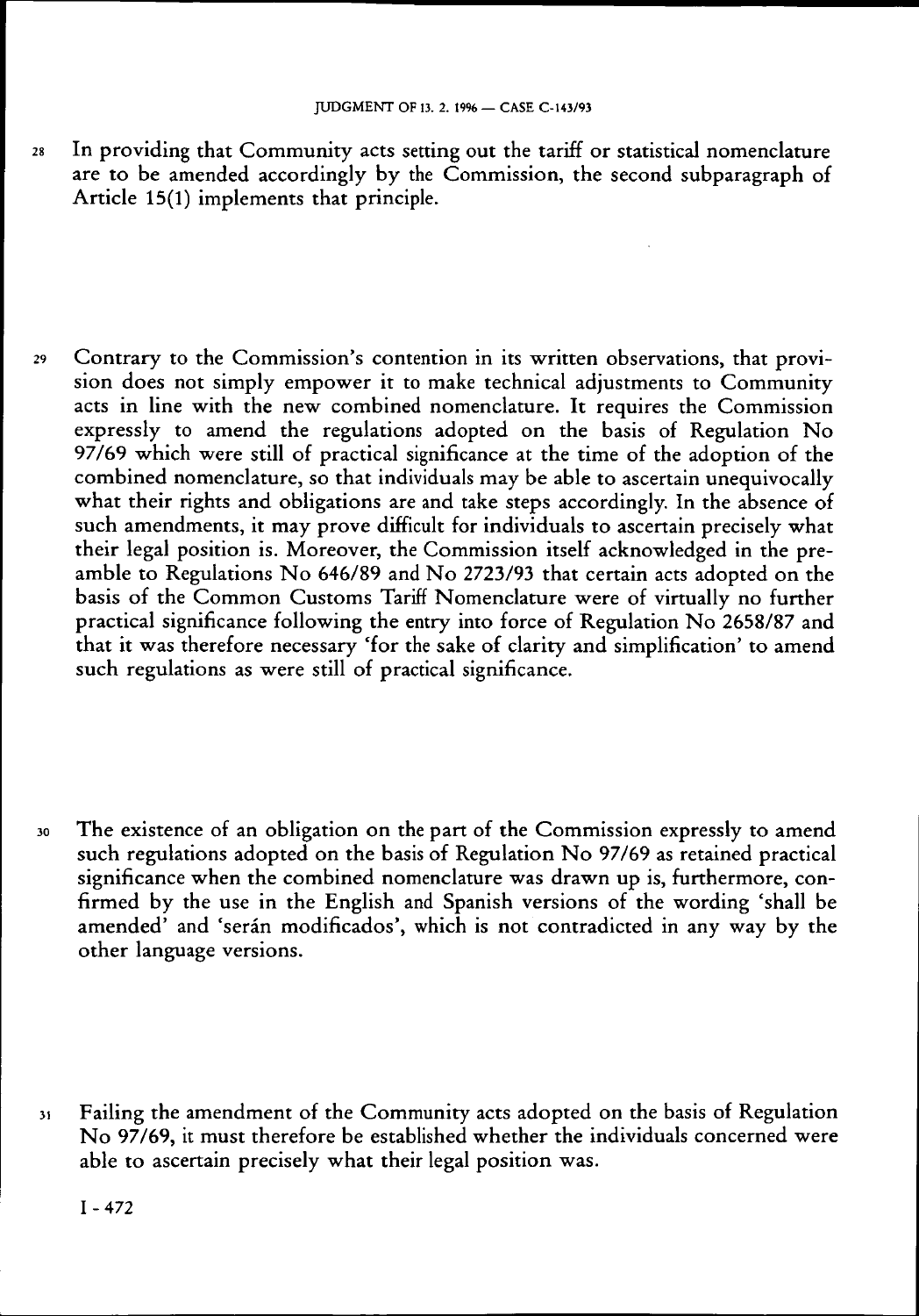32 In that regard, the significant differences existing between the subheadings of Chapter 23 of Regulation No 950/68 and those of Chapter 23 of Regulation No 2658/87 do not permit individuals to determine the precise scope of Commission Regulation No 482/74 in the light of the provisions of Chapter 23 of Council Regulation No 2658/87.

33 Consequently, the answer to Question 1 must be that, since Regulation No 482/74 was not amended by the Commission in accordance with the second subparagraph of Article 15(1) of Regulation No 2658/87, it cannot be applied to declarations concerning importations after 1 January 1988 inasmuch as that failure to amend the former regulation prevents individuals from determining its precise scope.

**Question 2** 

34 In view of the answer to Question 1, it is not necessary to answer Question 2.

Costs

35 The costs incurred by the Commission of the European Communities, which has submitted observations to the Court, are not recoverable. Since these proceedings are, for the parties to the main proceedings, a step in the action pending before the national court, the decision on costs is a matter for that court.